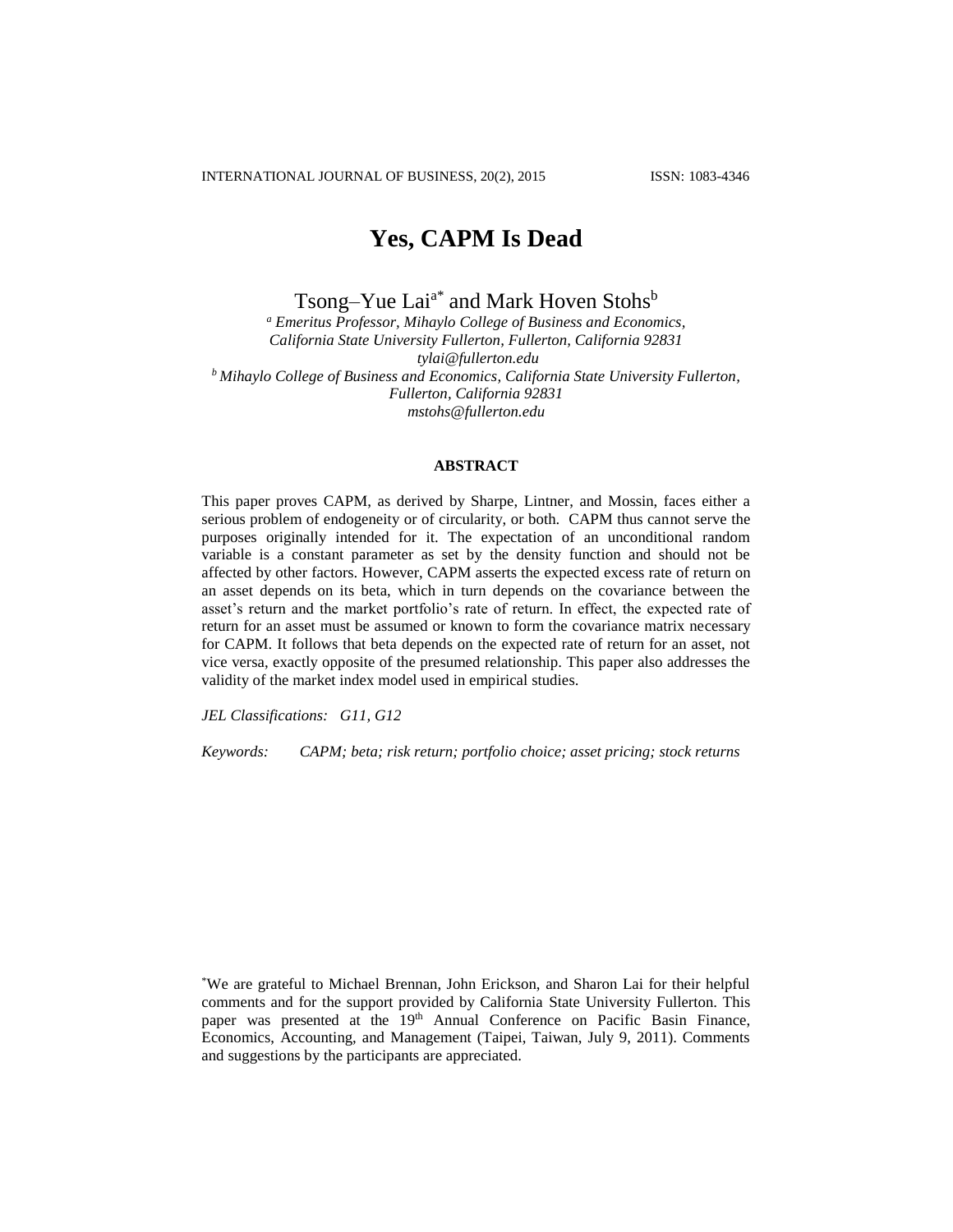#### **I. INTRODUCTION AND BACKGROUND OF CAPM**

Sharpe (1964), Lintner (1965), and Mossin (1966) developed the capital asset pricing model (CAPM) to explain the relationship between the expected rate of return and the risk of capital assets. CAPM now serves as the foundation of modern financial economics. However, what theoretical problems lie at the base CAPM? Would the applications and related findings still be valid or reliable?

The empirical verification of CAPM has been extensively discussed in the literature, though Fama and French take the lead. For example, Fama and French (1992) claim "CAPM is useless for precisely what it was developed to do." Based on their empirical results, Berg (1992) cites Fama's claim "beta as the sole variable explaining returns on stocks is dead." Fama and French (1996) continue their challenge in "The CAPM is wanted, dead or alive."

Fama and French (2004) suggest that problems with CAPM may be attributed to the simplifying assumptions and the difficulties in using the market portfolio in the tests of the model. Indeed, given the difficulty of formulating a good proxy for the market portfolio, the consensus is to reject CAPM as signifying the sole source of risk, and resort to what appear to be ad–hoc factor models. Any remaining disagreement, as noted in Fama and French (2004), initially appears to focus on the source of those other factors. However, the "bad" news doesn't stop. Harvey, Liu, and Zhu (2014) provide an extensive review of the literature about factor–models and suggest "that most claimed research findings in financial economics are likely false," not at all a narrow claim.

The predominant attacks on CAPM have been empirical in nature, leaving the underlying theory virtually unscathed. The complexity of the logic of the scientific method as applied within the social sciences makes it especially difficult to analyze the theoretical foundation of CAPM. However, if the underlying theory itself is flawed or problematic in ways not previously analyzed, then the conclusions based on the theory may not be true regardless of the care taken in empirical testing. This paper aims to examine the logical status of CAPM, and suggests the futility of continued use of CAPM, with the caveat that no alternatives appear in sight. In this respect, we agree with Fama and French (1992) and others about the death of CAPM, though we offer a different approach in arriving at this conclusion.<sup>1</sup> Our paper differs from previous studies by considering the possibility that CAPM has severe limits even as a theoretical model.

Our paper is organized as follows. Section I provides the background of the problem presented. Section II explores the meaning and definition of the "market portfolio" in CAPM. Section III delves into an analysis of risk return relationship within CAPM. Section IV shows the market risk premium in CAPM is decided by the expected excess rate of return on assets and the invertible covariance matrix among the assets' rate of return. Section V proves algebraically that CAPM is not a legitimate empirical asset-pricing model, because the product of the beta and risk premium is rewritten based on the expected excess rate of return. Section VI explores statistical problems of the market index model in empirical studies. Section VII presents the significance of our results.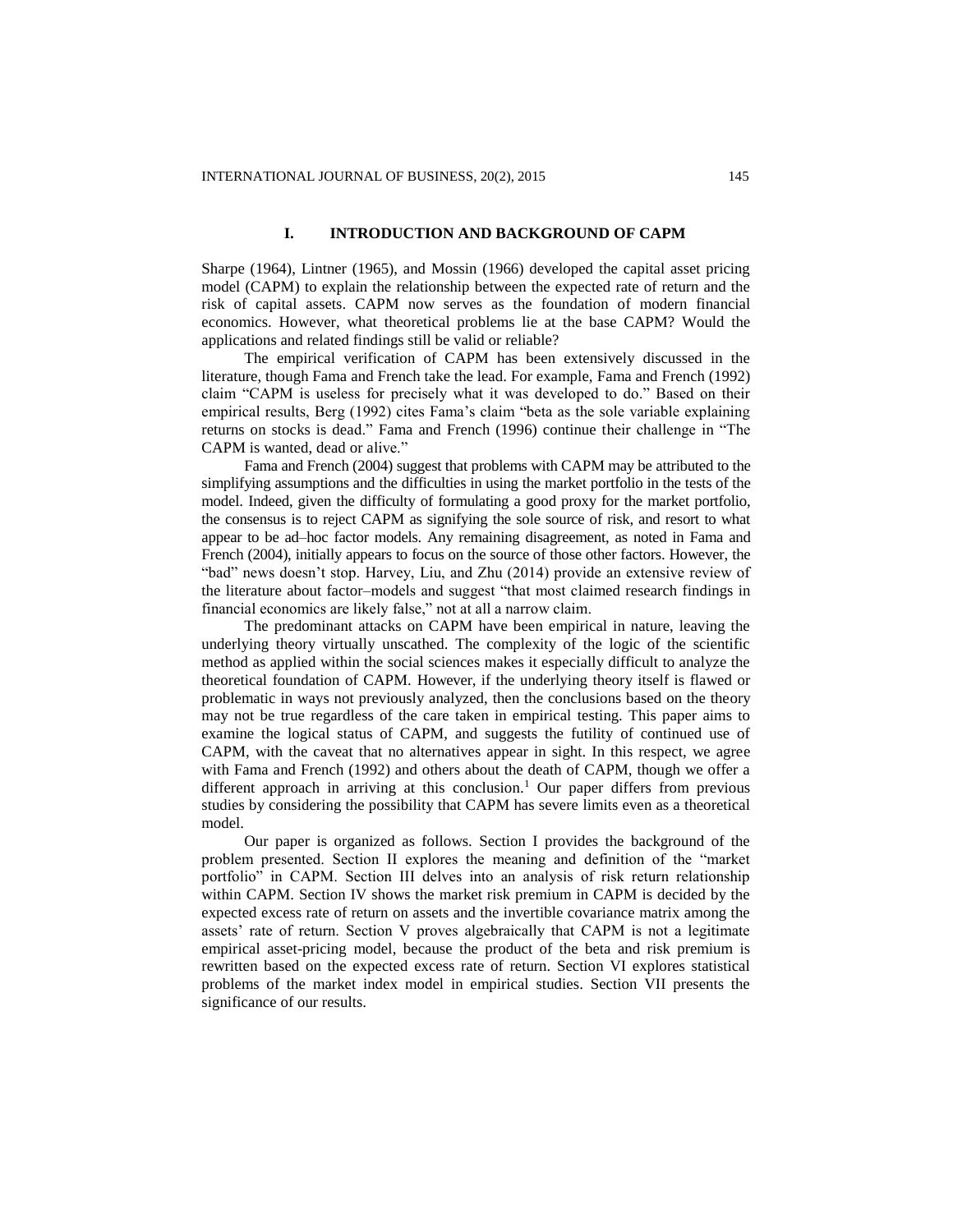~

#### **II. WHAT IS THE MARKET PORTFOLIO IN CAPM?**

Assume there are n risky securities with one risk–free asset. The notation  $R_t$  is the stochastic rate of return on risky asset i and its expected rate of return is  $R_i$ , for i=1, 2, …, n. The risk–free rate of return on the risk–free asset is r, an n x 1 vector of the expected excess rates of return is  $R - r$ , and the n x n non-singular covariance matrix of risky assets' rates of return is  $Ω$ . The non–singular covariance matrix  $Ω$  and the n x 1 vector R - r imply there exists a unique n x 1 vector  $λ$ , such that the expected excess rate of return vector  $R - r$  can be expressed as:<sup>2</sup>

$$
R - r = \Omega \lambda = c_{\omega} \Omega \omega \tag{1}
$$

where  $\lambda = \Omega^{-1}(R-r)$ , yielding  $\lambda = c_{\omega}\omega$ , with  $\omega$  being an n x 1 vector, such that  $\omega = \Omega^{-1}(R-r)$  ${}^{1}(R-r)/[e^{T}\Omega^{-1}(R-r)],$   $c_{\omega} = e^{T}\Omega^{-1}(R-r) = \omega^{T}(R-r)/\omega^{T}\Omega\omega$  is a constant scalar, and  $e^{T}$  is a 1 x n vector of ones. Since  $e^T \omega = 1$ ,  $\omega$  is interpreted as a portfolio in this paper.

With a risk–free asset, the optimal risky portfolio for individual investors within the mean–variance framework can be derived by maximizing the Sharpe Ratio subject to the constraint of total weights equal to one <sup>3</sup>. The first order condition, which is the necessary and sufficient condition for the optimal portfolio solution, is: <sup>4</sup>

$$
(\mathbf{R} - \mathbf{r}) - \mathbf{e}^{\mathrm{T}} \Omega^{-1} (\mathbf{R} - \mathbf{r}) \Omega \omega^* = 0 \tag{1'}
$$

The solution of the first order condition for the optimal portfolio selection  $\omega^*$  must uniquely equal  $\omega^* = \Omega^{-1}(R-r)/[e^T\Omega^{-1}(R-r)]$ , which is exactly the risky mutual fund with a risk–free asset in the two–fund separation theorem. The optimal portfolio  $\omega^*$  (a decision variable) depends on the parameter, not vice versa, as shown in Equation (1).

Since Equation (1') is the necessary and sufficient condition for the optimal portfolio solution  $\omega^*$  within the mean–variance framework, and Equation (1') mathematically equals (1), the unique  $\omega$  in Equation (1) must be the optimal mean– variance efficient portfolio ω\*. The following proposition presents this result.

Proposition 1. Given the expected excess rate of return vector  $R - r$  on n risky securities and the non–singular covariance matrix  $\Omega$  between n risky securities rate of returns, the portfolio  $\omega$  in Equation (1) is the unique risky optimal mean–variance efficient within the mean–variance framework if and only if  $\omega = \Omega^{-1}(R-r)/[e^{T}\Omega^{-1}(R-r)]$ .

Although individual investors may have different weights for the risk–free asset and the risky fund (the optimal risky portfolio)  $\omega^*$ , the composition of the optimal portfolio, as shown in Equation (1) and two–fund separation theorem, must be the same for all investors. Consequently, the composition of the aggregated optimal risky portfolio for all investors in the market must be  $\omega^*$ , the optimal portfolio herein. Equation (2) represents the typical form for CAPM:

$$
R_i = r + \beta_i (R_m - r), \text{ for all } i = 1, 2, ..., n
$$
 (2)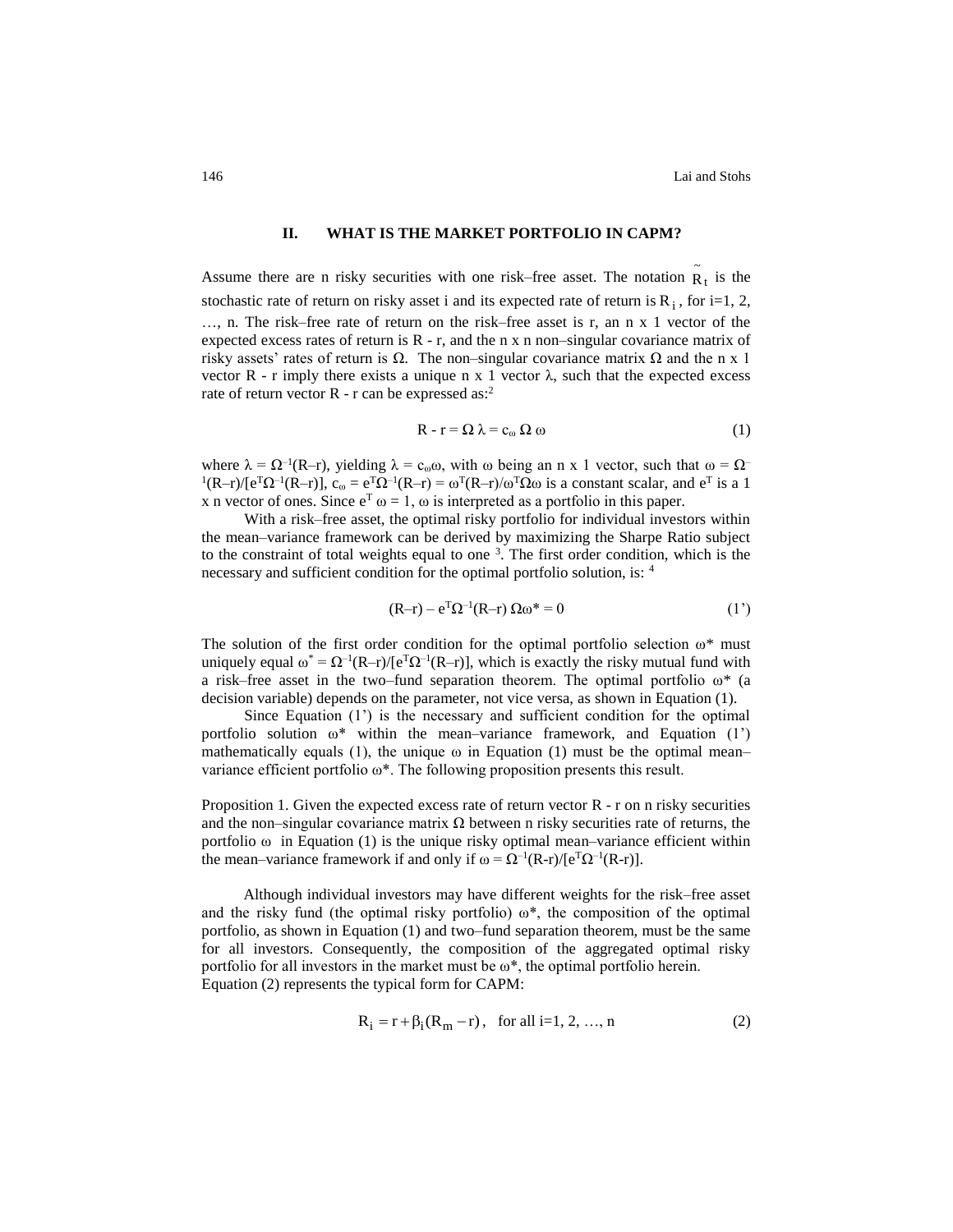where  $R_m - r$  is the market risk premium,  $\beta_i = Cov(\tilde{R}_m, \tilde{R}_i) / \sigma_m^2$  $\beta_i = \text{Cov}(\tilde{R}_{m}, \tilde{R}_i) / \sigma_{m}^{2}$ , Cov(...) is the covariance operator,  $\omega_m$  is the market portfolio,  $R_m$  is the expected rate of return on the market portfolio, with  $\widetilde{R}_{m} = \omega_{m}^{T} \widetilde{R}$ , and  $\sigma_{m}^{2}$  is the variance of the market portfolio rate of return.

From Equation (2),  $\beta_i = E[(\tilde{R}_m - R_m)(\tilde{R}_i - R_i)] / \sigma_m^2$ , where, E[..] is the expectation operator. The definition of  $\beta_i$  implies that an asset's beta depends on the expected rates of return,  $R_i$  on asset i and  $R_m$  on the market portfolio, i.e., in a normal statistical setting, the requisite expected rates of return must be exogenous variables (inputs). This fact creates important implications for understanding the theoretical foundation and empirical application of CAPM. Simply stated, standard reasoning for CAPM suggests the expected return for an asset is a function of the asset's beta as based upon systematic risk, yet an asset's beta is also a function of its expected return. This is either a serious problem with endogeneity in empirical work, or a straightforward problem of circular reasoning from the standpoint of logic, or both. We contribute to the debate about CAPM by focusing on this broad puzzle within its foundations.

To follow through and identify the problem in more detail, consider the underlying math. In terms of vector algebra, Equation (2) can be rewritten as:

$$
R - r = \beta(R_m - r) = (R_m - r)\Omega\omega_m/\sigma_m^2 = c_m\Omega\omega_m = \Omega\lambda_m,\tag{3}
$$

where,  $\beta = \Omega \omega_{m}/\sigma_{m}^{2}$ ,  $c_{m} = (R_{m} - r)/\sigma_{m}^{2}$ ,  $\lambda_{m} = c_{m}\omega_{m}$ ,  $\beta$  is the n x 1 vector of beta,  $\Omega_{\omega_m}$  is the n x 1 vector of covariances between the rate of return on i<sup>th</sup> risky asset

#### $\widetilde{R}_{m}$  i = 1,2,..., n and the market portfolio rate of return  $\widetilde{R}_{m}$  $\tilde{R}_m$ ,  $\sigma_m^2 = \omega_m^T \Omega \omega_m$ .

Equations (1) and (3) imply that  $\lambda = \Omega^{-1}(R-r) = \lambda_m$  and thus the market portfolio ω<sub>m</sub> in Equation (3) must be identical to the unique portfolio  $\Omega^{-1}(R-r)/[e^{T}\Omega^{-1}(R-r)] = \omega$ in Equation  $(1)$ .<sup>5</sup> That is, Equation  $(3)$  must be identical to Equation  $(1)$ . Since equation (1) holds for any positive integer n, Equation (3) must hold for any number of assets as well once the expected rate of return and their covariance existent or being given.

Equation (1) is an algebraic result and is irrelevant to the demand and supply of risky assets. Therefore, Equation (1) is irrelevant to market equilibrium. With the assumption that  $\Omega$  is invertible, Equation (3) follows from Equation (1). If  $\Omega$  is irrelevant to market equilibrium, then Equation (3) is also irrelevant to market equilibrium. Should this be the case, market equilibrium is irrelevant to CAPM, and the required rate of return on an asset based on the market equilibrium in CAPM must equal the assumed expected rate of return on an asset in Equation (1).

In addition, the object of Equation (3) is the optimal mean–variance efficient portfolio for n securities rather than the market equilibrium. In other words, previous studies substitute the market portfolio under the equilibrium condition in CAPM for the unobservable mean–variance efficient portfolio. This substitution is not justifiable. Unfortunately, Elton et al. (2010) and Fama and French (2004) argue that if all investors select the same optimal portfolio, then, in equilibrium, the portfolio must be a portfolio in which all securities are held in the same percentage that they represent in the market value. This could overstate the role played by the market portfolio in CAPM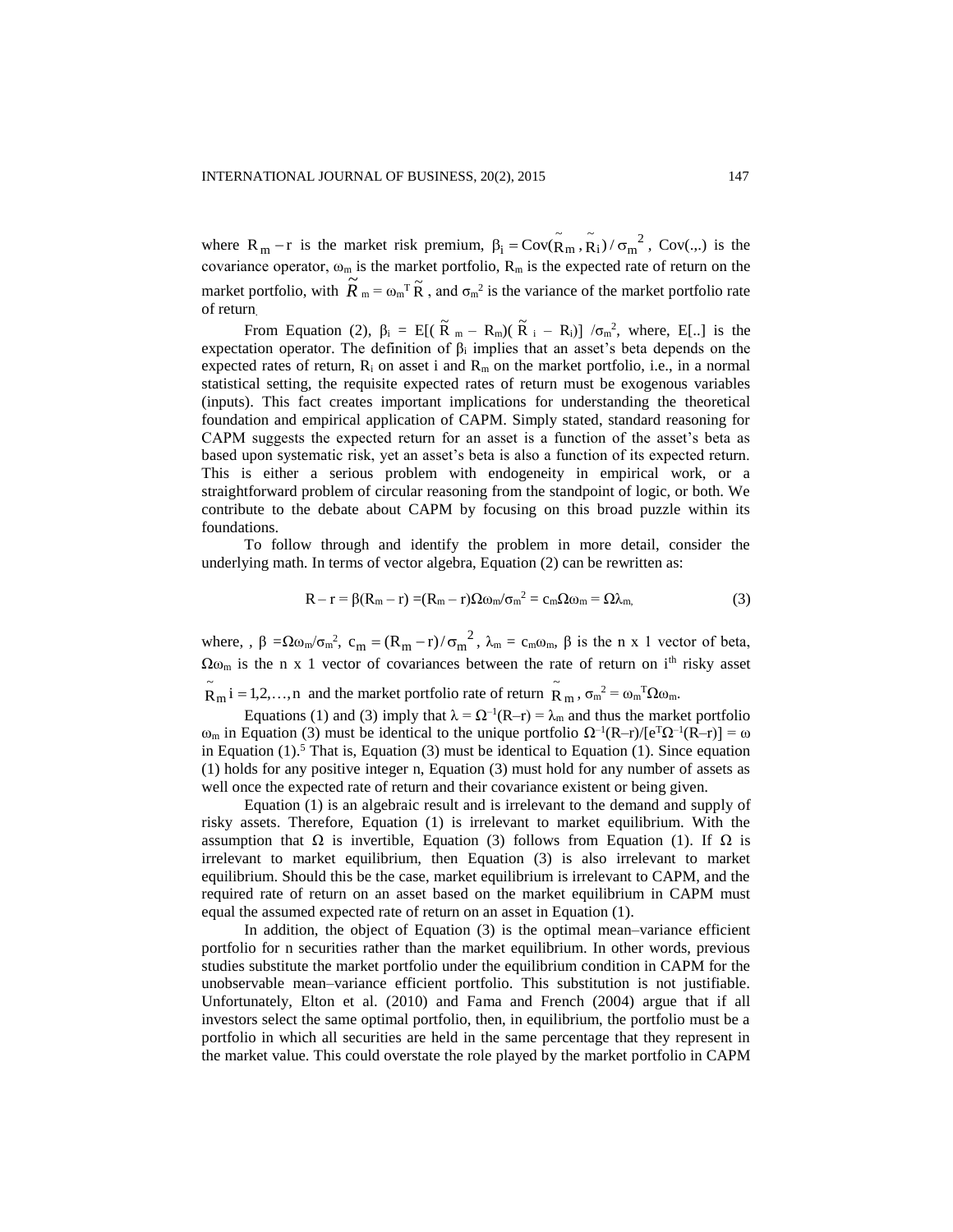because, as shown in Equations (1) and (3), the relationship of  $R - r = \beta(R_m - r)$  always holds for any n assets once the portfolio is constructed by these n assets, and is satisfied by  $ω_m = Ω^{-1}(R-r)/(e<sup>T</sup>Ω<sup>-1</sup>(R-r))$ . Therefore, the exact market portfolio can be re-defined as all securities in the market weighted by their ex–post market–value, or by a finite number of securities with the optimal mean–variance efficient as presented by ω in Equation (1).

Similarly, as shown in Equations (1) and (3), assumptions about: (1) investor's risk preference or utility function, (2) unlimited risk–free rate lending and borrowing, (3) the need for a joint normal density function, and (4) a perfect market are not needed to derive CAPM.

Since the ex–ante expected rates of return are exogenous to CAPM, there is no rationale for using the ex–post systematic risk in Equations (2) and (3) to explain the already existent ex–ante expected excess rate of return. Therefore, should CAPM be valid, the expected excess rate of return would have depended on the portfolio  $\omega_{\rm m}$ , which affects the beta or systematic risk and depends on the expected excess rate of return. This leads a mathematical problem that the expected excess rate of return on an individual security is a function of the expected rate of return on the market portfolio, which depends on the expected excess rate of return on the asset. In other words, the expected excess rate of return on securities R–r depend on itself; the expected excess rate of return on securities. Thus, CAPM suffers from a serious problem of endogeneity or circularity, or both; and even appears to be a tautology. Equation (3) proves the following proposition.

Proposition 2. Given the expected excess rate of return vector R–r and non–singular covariance matrix  $\Omega$  between the risky securities returns, CAPM holds if and only if the market portfolio  $\omega_m = \Omega^{-1}(R-r)/[e^T \Omega^{-1}(R-r)]^6$ .

The implication of Propositions 1 and 2 is that if the market portfolio is not the optimal mean–variance efficient portfolio, then Equation (1) and CAPM fail, and CAPM is invalid. In other words, CAPM entails that the market portfolio is the optimal mean–variance efficient portfolio. Thus, to test CAPM is equivalent to testing the optimal mean variance efficiency of the market portfolio  $\omega_{\rm m}$ . Since the components of means and the covariance between n risky securities' returns are unobservable, the optimal mean–variance efficiency of market portfolio  $\omega_m$  must be unobservable as well. As shown in Proposition 2, the optimal mean–variance portfolio  $\omega_m$  is irrelevant to the market and thus is not a real market portfolio. However, to facilitate the following exploration of CAPM, the  $\omega_m$  in CAPM refers to the market portfolio for the remainder of this paper.

Since the portfolio  $\omega_m$  in Equation (3) depends on the expected excess rate of return on assets and the covariance among the assets' returns, the weights of the portfolio  $\omega_m$  must be changed if randomly appearing information (e.g., earning surprise or other events) causes the changes of the parameters such as expected rate of returns or the covariance on the assets. Furthermore, Equation (1) fails for all portfolios on the mean variance efficient frontier except the optimal one. That is, the  $\omega_m$  in CAPM is not just the mean variance efficiency but also the optimal one.

Proposition 2 shows that the market portfolio  $\omega_m$  in CAPM should only be restricted to its components and its composition must be decided by  $\Omega^{-1}(R-r)/[e^T\Omega^{-1}(R-r)]$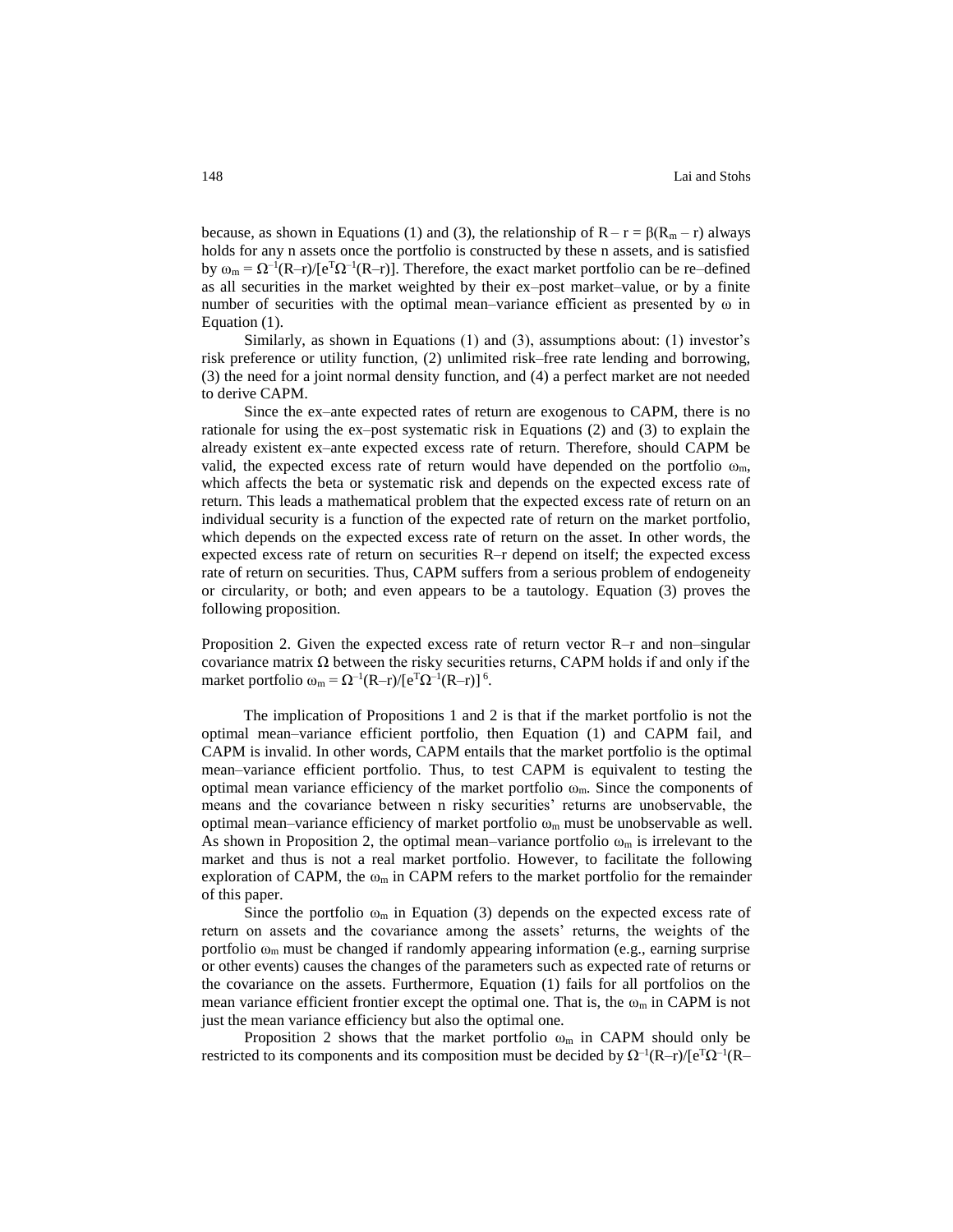r). In other words, if the assets are excluded in the construction of  $\omega_m$ , CAPM (or Equation (2) or (3)) should not apply to these risky assets even though these assets are in the market. For example, consider an asset with ex–ante positive expected excess rate of return. The expected excess return on this asset calculated by CAPM should be zero if this asset is absent in the composition of the portfolio  $\omega_m$  and its rate of return is uncorrelated to the rate of return on the portfolio  $\omega_m$ . This example demonstrates that CAPM is misspecified when it is applied to assets excluded from the construction of the portfolio  $\omega_m$  in Equation (3).

The unobservable nature of the market portfolio should be attributed to the unobservable population parameters of the expected excess rate of return R–r and the covariance in  $\Omega$  for these n risky securities rather than all risky assets in the market. Thus, the claim that the market portfolio in CAPM includes the non–tradable and human capital assets is not sustainable from the construction of  $\omega_m$  as shown in the Proposition 2.

# **III. IN CAPM, THE GREATER EXPECTED RATE OF RETURN ON AN ASSET, THE GREATER THE BETA**

Both the beta and the market risk premium are vital factors for the expected excess rate of return in CAPM. Beta is the core variable in CAPM that affects the expected excess rate of return on the assets. In CAPM, only the asset's non–diversifiable systematic risk merits a reward for the asset's expected excess rate of return. The beta represents systematic risk and is defined as the ratio of the covariance between the market rate of return and the security rate of return to the variance of market rate of return. From Proposition 2, the market portfolio  $\omega_m$  equals  $\Omega^{-1}(R-r)/[e^T\Omega^{-1}(R-r)]$ , thus the beta in CAPM can be rewritten in terms of the algebraic vector:

$$
\beta = \Omega \omega_m / \sigma_\omega^2 = \Omega \Omega^{-1} (R - r) / [e^T \Omega^{-1} (R - r) \sigma_\omega^2] = (R - r) / (c_m \sigma_\omega^2). \tag{4}
$$

Since  $c_{m}\sigma_{\omega}^{2}$  is a constant, Equation (4) demonstrates  $\beta$  in CAPM depends on and is proportional to the expected excess rate of return on assets, rather than an independent variable denoting systematic risk that is related to the covariance between the rate of return on assets and the return on the market portfolio. The greater expected rate of return results in a greater beta, which runs contrary to the assertion of CAPM that a higher beta should have a higher expected return to compensate investors' risk taking.

Furthermore, as shown in the last term of Equation (4), beta as the measure of the systematic risk disappears because β is irrelevant to the covariance between the market portfolio rate of return and the asset's rate of return. In other words, the beta in CAPM is completely irrelevant to systematic risk, if the market portfolio is the optimal mean–variance efficient as shown in Equation (3). That is, there is no such thing as systematic risk in CAPM if the market portfolio  $\omega_m = \Omega^{-1}(R-r)/[e^T\Omega^{-1}(R-r)]$ . Therefore, the claim that the discount rate on a project in corporate finance is a function of the project's beta is not sustainable on the basis of Equation (4).

Unfortunately, beta has been misinterpreted as the systematic risk in CAPM for the last four decades. Equation (4) proves the following Proposition: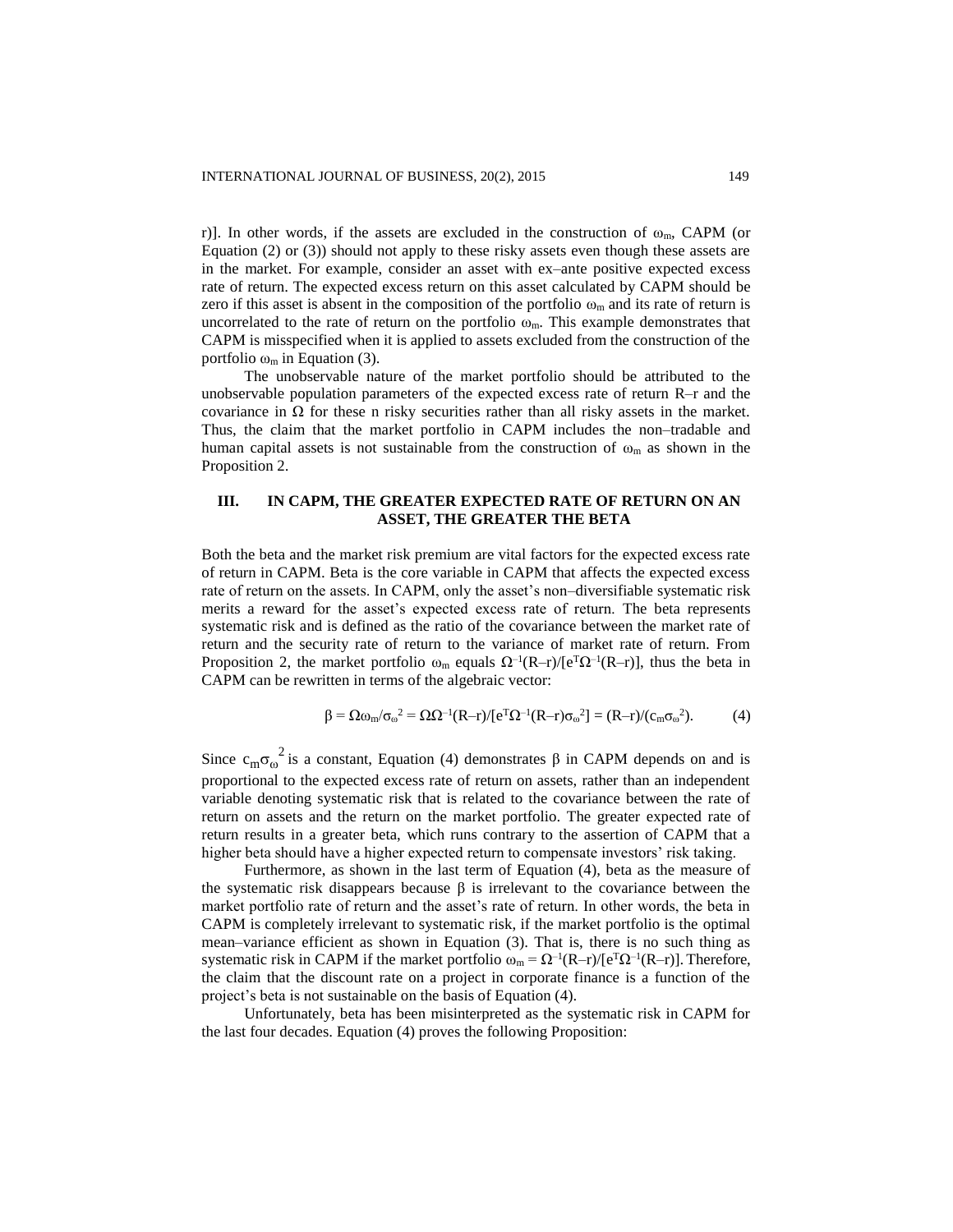Proposition 3. In CAPM, if the market portfolio  $\omega_m$  equals  $\Omega^{-1}(R-r)/[e^T\Omega^{-1}(R-r)]$ , then beta depends on the expected excess rate of return, not vice versa. The greater the expected return the greater the beta, rather than the greater beta the higher the expected rate of return.

### **IV. THE MARKET RISK PREMIUM IS IRRELEVANT TO INVESTORS' RISK PREFERENCE**

The other vital factor for the  $R - r$  in CAPM is the market risk premium  $R_m - r$ , which is defined as the product of the market portfolio  $\omega_{m}^{T}$  and the vector of expected excess rate of return  $R - r$ . Thus, the market risk premium  $R_m - r$  can be presented as

$$
R_m - r = \omega_m^T (R - r) = (R - r)^T \Omega^{-1} (R - r) / [e^T \Omega^{-1} (R - r)] \tag{5}
$$

Equation (5) shows the market risk premium as computed by ex–ante population parameters; the expected rates of return and the covariances among the stochastic rate of returns.<sup>7</sup> Once the expected excess rate of return and the covariance in the  $\Omega$  are given, the market risk premium  $R_m - r$  is set and fixed. The risk preference of investors in the market plays no role in determining the market risk premium. Equation (5) shows the following proposition.

Proposition 4. In CAPM, the market risk premium  $R_m - r$  is solely determined by the parameters of the expected excess rates of returns and the non–singular covariance matrix between the risky asset returns if the market portfolio is equal to  $\Omega^{-1}(R-r)/[e^T\Omega^{-1}]$ (R–r)] rather than by the risk preferences of investors in the market.

# **V. THE TROUBLESOME LOGICAL FOUNDATION OF CAPM**

In statistics, if the rate of return on an asset is not conditional on the market rate of return at the outset of developing a model, the ex–ante expected rate of return on an asset in CAPM must be a constant and should be decided by its density function only.<sup>8</sup> Hence the ex–ante constant expected rate of return on an asset should not depend on other parameters or variables such as the systematic risk or the market risk premium.

Smith and Walsh (2013) argue that CAPM is a tautology. We tend to be partial to such a claim and are tempted to suggest that the following proof demonstrates the tautological nature of CAPM. With the assumption that the covariance matrix  $\Omega$  is invertible, the vector of the expected excess rate of return R–r in CAPM can be rewritten as

$$
R - r = \Omega \Omega^{-1}(R - r) = [e^T \Omega^{-1}(R - r)]\Omega \Omega^{-1}(R - r) / [e^T \Omega^{-1}(R - r)]
$$
  
= 
$$
[e^T \Omega^{-1}(R - r)] \Omega \omega_m = c_m \Omega \omega_m = (R_m - r)\Omega \omega_m / \sigma_m^2 = \beta(R_m - r),
$$
 (6)

where as defined in Equation (2),  $\omega_m = \Omega^{-1}(R-r)/[e^T\Omega^{-1}(R-r)]$ ,  $\beta = \Omega \omega_m / \sigma_m^2$ , and  $c_m = (R_m - r)/\sigma_m^2 = e^T \Omega^{-1} (R - r).$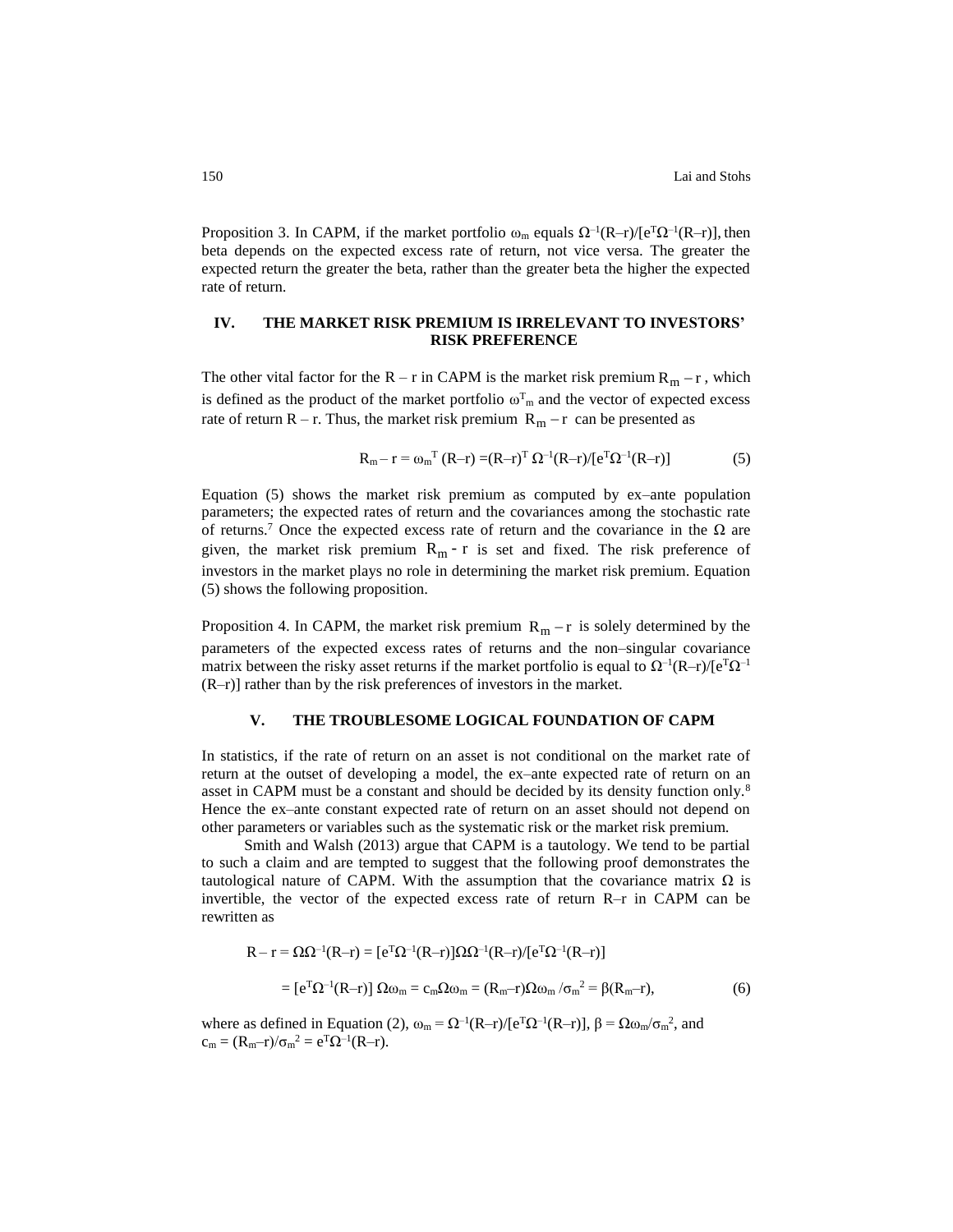Equation (6) shows that the constant expected excess rate of return  $R-r$  on an asset can be rewritten in different forms such as  $\Omega \Omega^{-1}(R - r)$  and  $\beta(R_m - r)$ , which is CAPM. Since  $\beta(R_m - r)$  is just a substitution for the expected excess rate of return on assets,  $R - r$ , it appears that CAPM is a tautology and mathematically invalid as an asset pricing model. Equation (6) proves the following proposition:

Proposition 5: Given the expected excess rate of return vector R–r and non–singular covariance matrix  $\Omega$  between the risky securities returns, CAPM is a tautology if and only if the market portfolio  $ω_m = Ω^{-1}(R-r)/[e^TΩ^{-1}(R-r)]$ . If the market portfolio  $ω_m \neq Ω^{-1}(R-r)/[e^TΩ^{-1}(R-r)]$  $(1(R-r)/[e^{T}\Omega^{-1}(R-r)]$ , then the linear relationship between the expected rate of return on an asset and its beta in CAPM fails and CAPM is invalid.<sup>9</sup>

Since Equation (6) holds for any finite n securities,  $n=1,2,3,...,n$ , it should also hold for any subset of capital market securities, given the expected return and invertible covariance between all other securities returns in the subset.

In practice, the proxy for the market portfolio is the market index, which is constructed with different sizes and weights at the time of the index being created. Regardless of its weight and/or size, the observable market indices are fixed per se and independent of the expected excess rate of return on assets and the covariance between n assets' returns in the future. This implies that CAPM fails as shown in Proposition 5, if the market index does not exactly equal the optimal mean–variance efficient portfolio ωm.

In other words, if the market index is not the optimal mean–variance efficient portfolio and is used to substitute for the optimal mean–variance market portfolio  $\omega_m$ . the linearity between the expected excess rate of return and the beta calculated by this market index is not sustainable as argued by Roll and Ross (1994). This could also be one of the reasons why such poor coefficients of determination  $\mathbb{R}^2$  occur when testing CAPM, in that researchers use a mean–variance inefficient market index instead of the optimal mean–variance efficient market portfolio. The other reason for poor empirical results in testing CAPM could be applying CAPM to assets which are excluded in the construction of the market portfolio (or market index).

A numerical example can clearly demonstrate these results. Assume n=2, and the vector of the ex–ante expected excess rate of return and the covariance matrix are given, respectively, by the following:  $10$ 

$$
(\mathbf{R}\text{-}\mathbf{r}) = \begin{bmatrix} 5 \\ 10 \end{bmatrix}, \quad \Omega = \begin{pmatrix} 4 & 3 \\ 3 & 9 \end{pmatrix}.
$$

The inverse matrix  $\Omega^{-1}$  can be calculated as:

$$
\Omega^{-1} = \frac{1}{27} \begin{pmatrix} 9 & -3 \\ -3 & 4 \end{pmatrix}.
$$

A constant of  $c_{m} = e^{T} \Omega^{-1}(R-r)$  can be calculated as: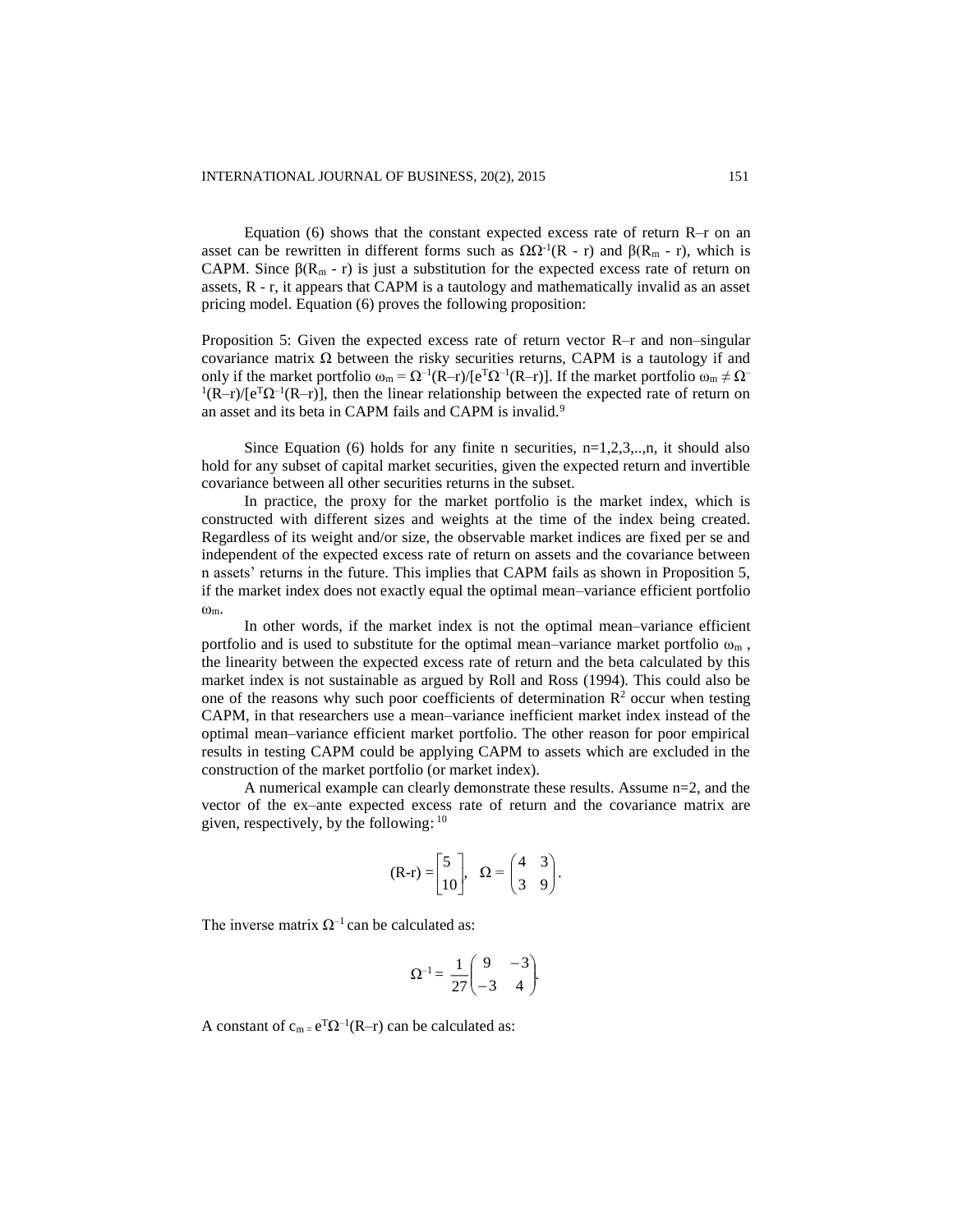152 Lai and Stohs

$$
c_m = (1 \quad 1) \begin{pmatrix} 9/27 & -3/27 \\ -3/27 & 4/27 \end{pmatrix} \begin{bmatrix} 5 \\ 10 \end{bmatrix} = \frac{40}{27}
$$

From the investor's optimal portfolio selection within the mean-variance framework, as shown in Equation  $(1')$ , the optimal solution of  $\omega^*$  from solving the first order condition  $(R-r) - e^{T}Q^{-1}(R-r) \Omega \omega^* = 0$  is  $\omega^* = \Omega^{-1}(R-r)/[e^{T}Q^{-1}(R-r)]$ , and  $\omega^*$  can be calculated as:

$$
\begin{bmatrix} \omega_1^* \\ \omega_2^* \end{bmatrix} = \frac{1}{27} \begin{pmatrix} 9 & -3 \\ -3 & 4 \end{pmatrix} \begin{bmatrix} 5 \\ 10 \end{bmatrix} \frac{27}{40} = \begin{bmatrix} 15 \\ 25 \end{bmatrix} \frac{1}{40} = \begin{bmatrix} 3/8 \\ 5/8 \end{bmatrix}
$$

Since the investor's optimal portfolio (presents the investors' demand for the assets) must equal to the market portfolio  $\omega_m$ , which represents the supply, to obtain the equilibrium for CAPM, the optimal portfolio  $\omega^*$  derived from the first order condition here must be the market portfolio  $\omega^*$ . Hence, as shown in Equation (1), the  $c_{\omega}$  $= e^{T}\Omega^{-1}(R-r) = \omega^{*T}(R-r)/\omega^{*T}\Omega \omega^{*} = (R_m - r)/\sigma_m^{2}$ , thus the first order condition of optimal portfolio for maximizing the Sharpe ratio for investors is exactly CAPM.

However,  $\lambda$  in Equation (1) is calculated by:

$$
\lambda = \Omega^{-1}(R-r) = \frac{1}{27} \begin{pmatrix} 9 & -3 \\ -3 & 4 \end{pmatrix} \begin{bmatrix} 5 \\ 10 \end{bmatrix} = \frac{1}{27} \begin{bmatrix} 15 \\ 25 \end{bmatrix},
$$

and the unique portfolio vector  $\omega$  in Equation (1), is determined by:

$$
\omega = \omega_{\rm m} = \Omega^{-1}(\mathbf{R} \cdot \mathbf{r})/[\mathbf{e}^{\mathrm{T}} \Omega^{-1}(\mathbf{R} \cdot \mathbf{r})] = \frac{1}{27} \begin{bmatrix} 15 \\ 25 \end{bmatrix} / (40/27) = \begin{bmatrix} 3/8 \\ 5/8 \end{bmatrix}
$$

Here,  $\omega_m$  is totally irrelevant to the market value of the assets. The market risk premium  $R_m - r$ , the variance of the market portfolio rate of return  $S_m^2$ , and beta are calculated, respectively, by:

$$
R_{m-1} = \omega_{m}^{T} (R-r) = (3/8 \quad 5/8) \begin{bmatrix} 5 \\ 10 \end{bmatrix} = \frac{65}{8}
$$

$$
\sigma_{m}^{2} = \omega_{m}^{T} \Omega \omega_{m} = (3/8 \quad 5/8) \begin{bmatrix} 4 & 3 \\ 3 & 9 \end{bmatrix} \begin{bmatrix} 3/8 \\ 5/8 \end{bmatrix} = (3/8 \quad 5/8) \begin{bmatrix} 27/8 \\ 54/8 \end{bmatrix} = \frac{351}{64}
$$

$$
\beta = \Omega \omega_{m} / \sigma_{m}^{2} = \begin{bmatrix} 27/8 \\ 54/8 \end{bmatrix} / (351/64) = \begin{bmatrix} 8/13 \\ 16/13 \end{bmatrix}
$$

With two risky assets, n=2, CAPM is presented by: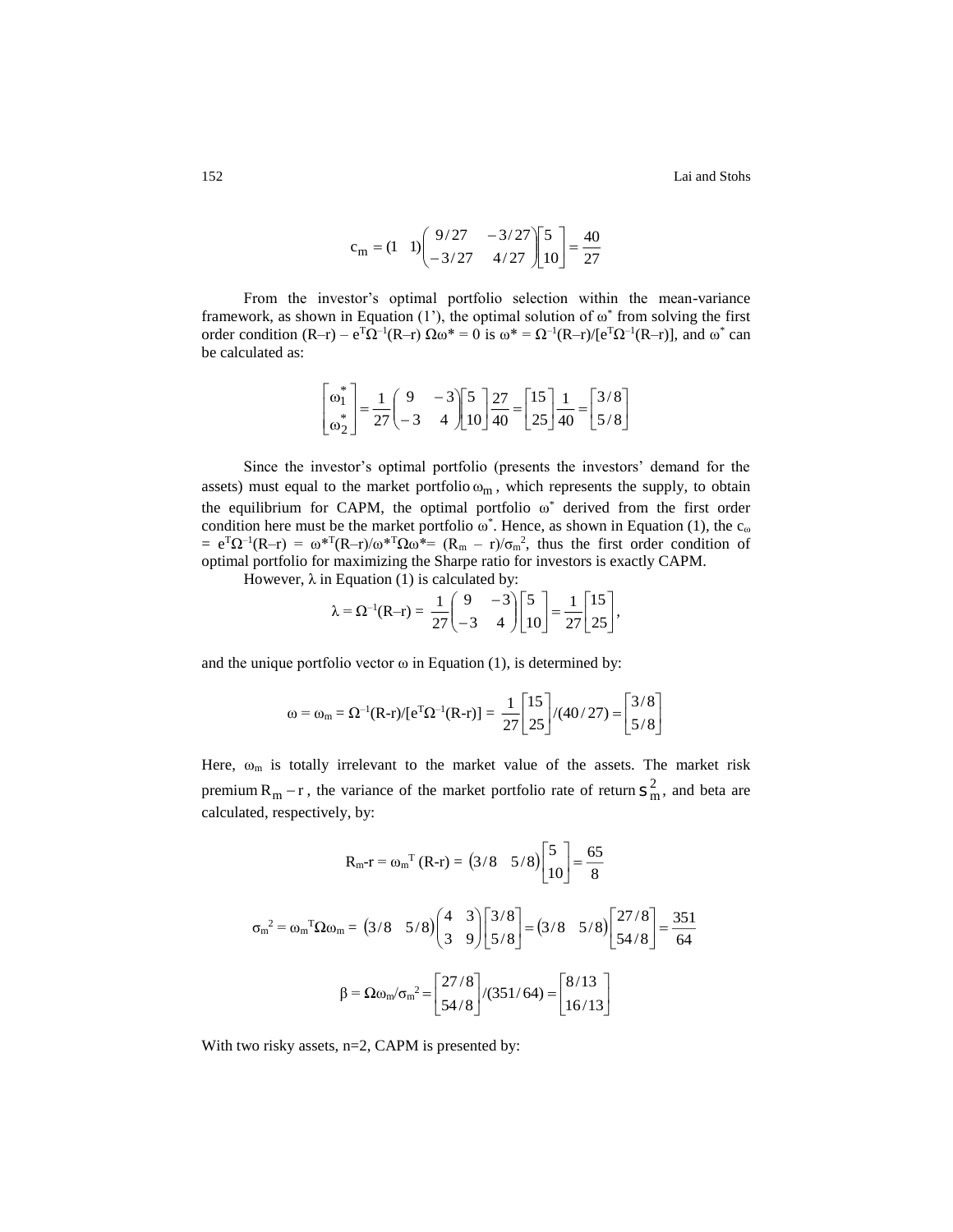$$
\begin{bmatrix} 5 \ 10 \end{bmatrix} = R-r = \Omega \Omega^{-1} (R-r) = [e^{\mathrm{T}} \Omega^{-1} (R-r)] \Omega \Omega^{-1} (R-r) / [e^{\mathrm{T}} \Omega^{-1} (R-r)]
$$

$$
= c_m \Omega \omega_m = (R_m-r) \Omega \omega_m / \sigma_m^2 = \beta (R_m-r) = \begin{bmatrix} 8/13 \\ 16/13 \end{bmatrix} \frac{65}{8}
$$

This numerical example shows: (i) the given constant expected excess rate of return can be rewritten in different forms, including the product of the beta  $\beta$  and the market risk premium  $R_m - r$ , (ii) given the covariance matrix  $\Omega$ , the optimal mean– variance market portfolio  $\omega_m$ , beta, and market risk premium are all constructed and calculated by the given expected excess rate of return, (iii) CAPM is just an algebraic result once the expected excess rate of return and the non–singular covariance matrix are given, and (iv) CAPM is a tautology if the optimal mean variance efficient portfolio is used in CAPM.

Under the same expected rate of return and the covariance matrix, if the market index is value–weighted by  $\omega_x^T = (1/3, 2/3)$ , then the market risk premium  $R_x - r$ , variance  $\sigma_x^2$ , and beta  $\beta_x$  under this market index are calculated, respectively, by:

$$
R_{x} - r = \omega_{x}^{T} (R - r) = (1/3 \quad 2/3) \begin{bmatrix} 5 \\ 10 \end{bmatrix} = \frac{25}{3}
$$

$$
\sigma_{x}^{2} = \omega_{x}^{T} \Omega \omega_{x} = (1/3 \quad 2/3) \begin{bmatrix} 4 & 3 \\ 3 & 9 \end{bmatrix} \begin{bmatrix} 1/3 \\ 2/3 \end{bmatrix} = (1/3 \quad 2/3) \begin{bmatrix} 10/3 \\ 21/3 \end{bmatrix} = \frac{52}{9}
$$

$$
\beta_{x} = \Omega \omega_{x} / \sigma_{x}^{2} = \begin{bmatrix} 10/3 \\ 21/3 \end{bmatrix} / (52/9) = \begin{bmatrix} 30/52 \\ 63/52 \end{bmatrix}
$$

CAPM with the mean–variance inefficient market index is:

$$
\beta_x(R_x - r) = \begin{bmatrix} 30/52 \\ 63/52 \end{bmatrix} \frac{25}{3} = \begin{bmatrix} 250/52 \\ 525/52 \end{bmatrix} \neq \begin{bmatrix} 5 \\ 10 \end{bmatrix} = R - r
$$

This demonstrates that if the optimal mean–variance efficient market portfolio is substituted for a non–optimal mean–variance efficient index regardless how it was weighted, the required rate of return will be miscalculated by the product of the beta and the market risk premium in CAPM. Thus CAPM fails if the market index is not exactly the optimal mean–variance efficient as stated in proposition 5.

However, despite our numerical examples and the intuition underlying these examples, we refrain from agreeing with Smith and Walsh's (2013) conclusion that CAPM is a tautology, for one basic reason. Namely, the presumed proof that CAPM is a mathematical (or logical) tautology depends upon assuming that the covariance matrix  $\Omega$  is invertible. Matrices are not invertible by definition (whether mathematical or logical). Indeed the assumption that  $\Omega$  is invertible may function in a manner similar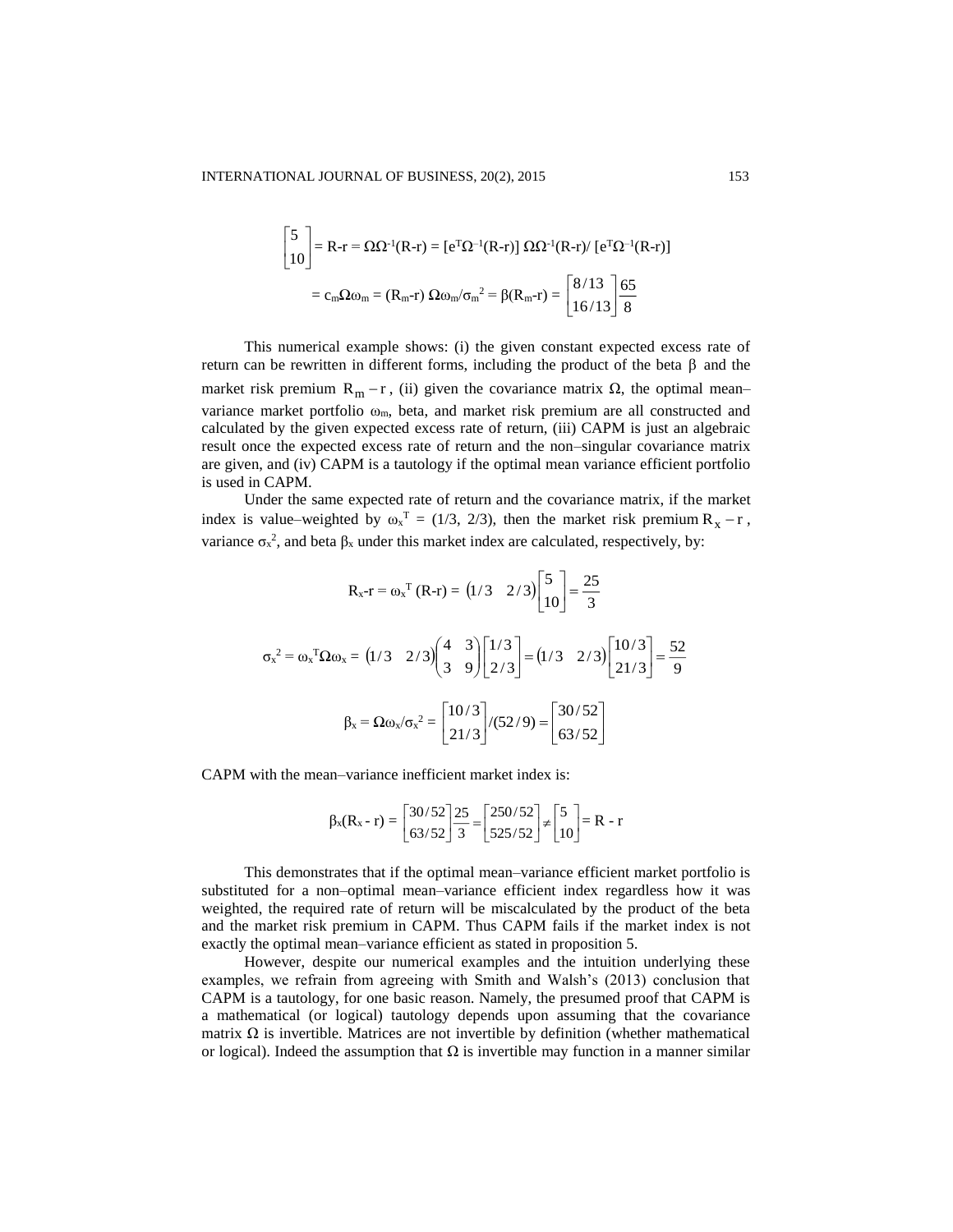to the claim that an asset's risk depends upon market clearing, and is thus a substantive assumption. Consequently, our primary conclusion is that CAPM has a serious problem with endogeneity, in that an asset's beta depends upon the expected rates of return of all assets in the market portfolio, yet that asset is part of the market portfolio.

It might be countered that the equilibrium nature of the original proofs for CAPM circumvent the problem of endogeneity, because beta and expected returns are determined simultaneously. Once all relevant information is processed by the market, equilibrium generates market risk and returns. But accepting this view entails that CAPM is not testable, because any test of the truth of CAPM must make the assumption that the market is in equilibrium, and presumably whether or not the market is in equilibrium is an empirical question. Hence we conclude that either CAPM has a serious problem with endogeneity or with circularity. We elaborate on this conclusion by considering the empirical nature of CAPM.

#### **VI. IS THE MARKET INDEX A PROPER EXPLANATORY VARIABLE?**

Debate about the testability of CAPM should end. In empirical studies of CAPM, the proxy for the market portfolio, which does not depend on the mean and the covariance between the securities' rate of return, has been used as a substitute for the mean– variance market portfolio. Although the weights of the market index are fixed and that index is not the mean–variance efficient portfolio<sup>11</sup>, the rate of return on the market index is used as the explanatory variable to account for the rate of return on the security (or the mutual fund) in empirical studies.

Is the market index a proper explanatory variable? This section addresses the validity of the market index model, which has been used as the basic model by previous empirical studies. In the regression model, the rate of the return on the market index may still be a valid explanatory variable if the return on the market index is not a function of the dependent variable of the rate of return on the risky asset. The following single market index model has been used in the empirical studies in finance. The single market index model is:

$$
\widetilde{R}_{i,t} - r = \alpha_i + \beta_i (\widetilde{R}_{m,t} - r) + \widetilde{\varepsilon}_{i,t}
$$
\n(7)

where the  $\tilde{R}_{i,t}$  is the security rate of return at time t,  $\tilde{R}_{m,t}$  is the market index rate of return at time t,  $\tilde{\epsilon}_{i,t}$  is the error term at time t.  $\alpha_i$  is the intercept term. The S&P 500 market index has been used by most researchers as the proxy for the market portfolio in finance literature. Based on Equation (7), the total risk of the security return can be decomposed into the systematic and unsystematic risk for return on the security if the error term  $\tilde{\epsilon}_{i,t}$  is independent of the return on the market index  $\tilde{R}_{m,t}$ . Systematic risk is measured by the  $\beta_1^2 \sigma_m^2$ , while the unsystematic (or firm–specific) risk is the variance of the  $\tilde{\epsilon}_i$ .

The estimated alpha  $\alpha_i$  in Equation (7) has been used to measure the risk– adjusted abnormal rate of return in the empirical studies under the condition that CAPM is valid. If CAPM is a valid model, the expectation of the estimated alpha  $\alpha_i$  for i<sup>th</sup> asset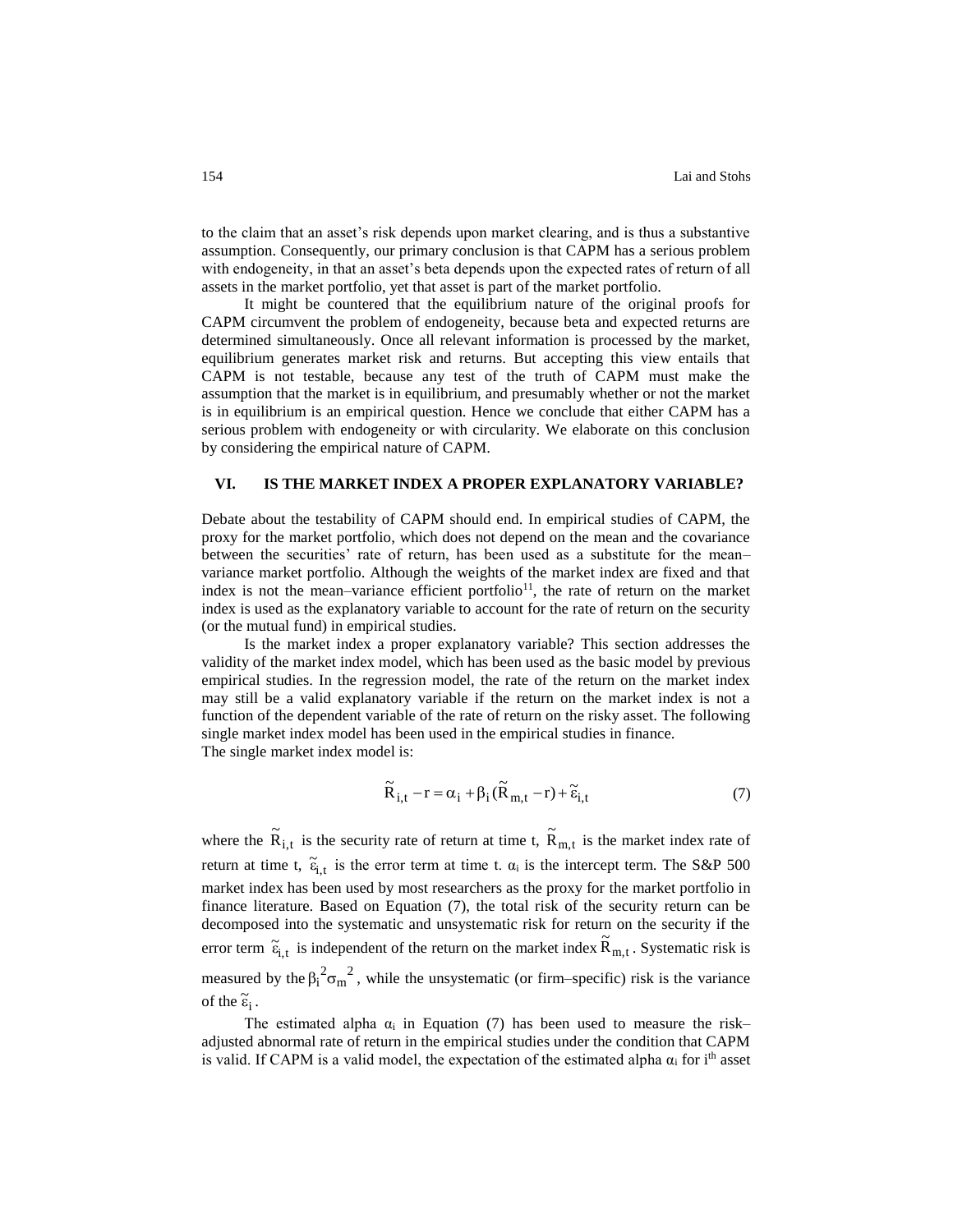in Equation (7) should be zero. If the estimated alpha is significantly different from zero, one can conclude the existence of the anomalies and/or the market is inefficient. However, as shown in Proposition 5 and in the numerical example in the last section, since the market index is not exactly the mean variance efficient market portfolio almost surely, CAPM is invalid when using the market index. The invalidity of CAPM could cause significant non–zero alpha findings. Thus, the conclusions of anomalies and/or market inefficiency based upon the significant non–zero estimated alpha could be misleading and are clearly questionable.

In reality, the market index is composed of a finite number of individual securities in the market. These securities' returns must be given before the market index return can be calculated and determined in practice. As a result, the return on the market index is affected by the return on these securities and not vice versa. However, Equation (7) shows that the rate of return on the market index affects the rate of return on the individual security. This is not consistent with the real world and the assumption of dependency between the excess return on a security and the return on the market index underlying the market model.

Furthermore, if the rate of return,  $\tilde{R}_{i,t}$  on i<sup>th</sup> security, is also a component of the

market index return  $\tilde{R}_{m,t}$ , then  $\tilde{R}_{i,t}$  is not just the dependent variable but also one of components of the market index, the explanatory variable. This implies that the regression model of Equation (7) is misspecified. If such a misspecified model is accepted, then why would another index like the return on the industry index not be used to substitute for the return on the market index? After all, the industrial index would be better than the market index for predicting or describing the rate of return on the security because it is more highly correlated to its own industry index return than the return on the market index in the real world. Taken to the extreme, though it is meaningless, the individual security rate of return (i.e., the tautology model) is a perfect explanatory variable to describe its own rate of return. In particular, if Equation (7) is used as the basic model to measure the performance of mutual funds in empirical studies, the misspecification of Equation (7) would be even more significant, because mutual funds would be components of the market index as well.

Another problem for Equation (7) is that the error term  $\tilde{\epsilon}_{i,t}$  which is the systematic risk for asset i, is not independent of the explanatory variable of the return on market index  $\tilde{R}_{m,t}$  if  $\tilde{R}_{i,t}$  is one of the components of the market index. The non– zero correlation between the error term and the explanatory variable violates the independence assumption between the explanatory variable and the error term in the regression model. In addition, multiplying the weight used to compute the market index to both sides of Equation (7) and then summation over all assets in the index results in  $\sum \omega_i \tilde{\epsilon}_{i,t} + \sum \omega_i \alpha_i = 0$ , for all time t. A stochastic term plus a non–stochastic term equal to zero implies that  $\sum \omega_i \alpha_i = 0 = \sum \omega_i \tilde{\epsilon}_{i,t}$ . That is, the error term of i<sup>th</sup> asset is not independent of other assets' error terms for all time t.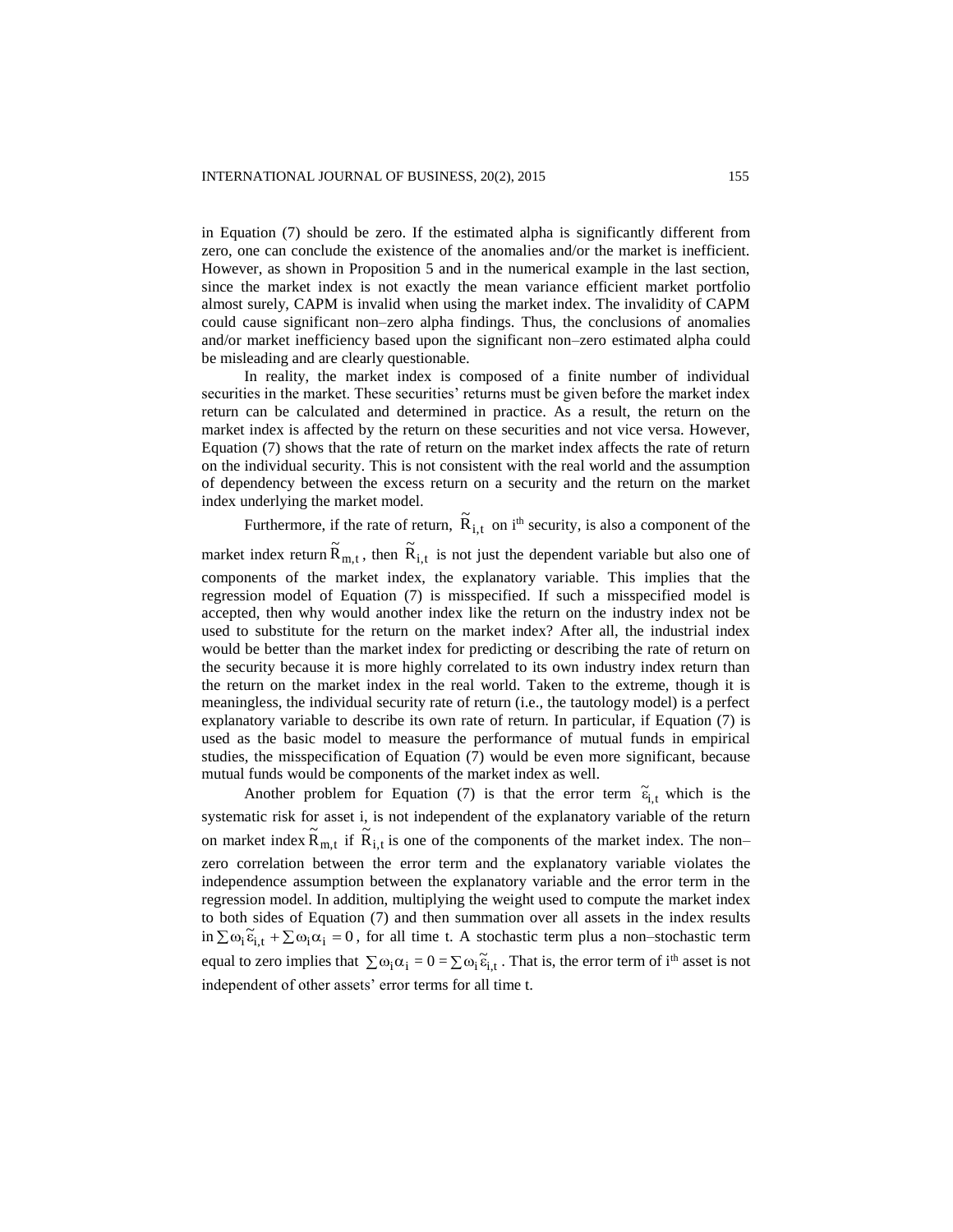### **VII. CONCLUSION**

This paper uses algebraic analysis to prove that "CAPM is dead," because it either is beset with a serious endogeneity problem or is circular. Given the expected excess return vector, whether or not the market is in equilibrium, the non–singular covariance matrix implies that there must exist one and only one portfolio, such that the expected excess rate of return on assets can be rewritten as the product of its beta and the market risk premium as presented in Equation (6). Since, Equation (1) is the necessary and sufficient condition for solving for the optimal portfolio within the mean–variance framework and CAPM exactly satisfies this relationship, this leads to the mathematical conclusion that the market portfolio in CAPM must be the optimal mean–variance efficient portfolio and must depend on the expected excess return. The optimal mean– variance efficient market portfolio is a necessary and sufficient condition for CAPM. This proposition entails the problem of endogeneity.

Endogeneity by itself may not prove the death of CAPM, but does point to the well–known difficulties with obtaining reliable betas or costs of capital. That is, CAPM appears to be almost useless for predicting the rate of return for an asset in the real world, as claimed by Levi and Welch (2014). Even if endogeneity problems can be resolved, the fundamental argument for CAPM appears circular, which alone is an obstacle that appears insurmountable. Our argument here is not empirical in nature. Rather it is based on the logic and mathematics of CAPM, which distinguishes our argument from the many other empirical or econometric critiques of CAPM.

#### **ENDNOTES**

- 1. For example, the size effect is explored by Banz (1981), Keim (1983), Roll (1981), Reinganum (1982), Chan and Chen (1991), Chan et al. (1985), and others. The factors of the market to book value and earnings/price ratio on the excess return are examined by Fama and French (1992, 1993, 1996, 2004), Chan et al. (1991), and Bansal et al. (2005). The zero beta is studied by Shanken (1985) and Roll (1985).
- 2. Bold face fonts denote vectors or matrices. The i<sup>th</sup> element of R–r is R<sub>i</sub>–r; the expected rate of return on the asset i minus risk–free rate r. It is not the intent of this paper to estimate the expected excess rate of return R–r or the elements of  $Ω$ . See Theorem1, pp. 15 by Ichiro (1975).
- 3. The optimal risky portfolio with risk–free asset is the tangent point on the efficient frontier from the risk–free rate.
- 4. The first order condition  $(R-r) [\omega^T(R-r)/(\omega^T\Omega\omega)]\Omega\omega = 0$  is used to solve the optimal portfolio decision  $\omega$  rather than to derive the constant parameter of expected excess rate of return R-r in CAPM. Multiplying  $e^T \Omega^{-1}$  in both sides of this first order condition and given the total weighs of portfolio  $e^T\omega = 1$  results in  $[\omega^T(R$ r)/( $\omega^T \Omega \omega$ )] =  $e^T \Omega^{-1}(R-r)$  and Equation (1'). See Equation (7), pp. 596 by Lintner (1965), or Equation 6.1(or 13.1), pp.102 (or 291) by Elton et al. (2010). More precisely, Equation (1) is the necessary and sufficient condition for maximizing the Sharpe ratio.
- 5.  $\lambda = \Omega^{-1}(R-r) = \lambda_m$  or  $\lambda = c\omega = c_m \omega_m = \lambda_m$  implies  $ce^T \omega = c_m e^T \omega_m$ , or  $c = c_m$ . Therefore  $c(\omega-\omega_m) = 0$  or,  $\omega = \omega_m$ .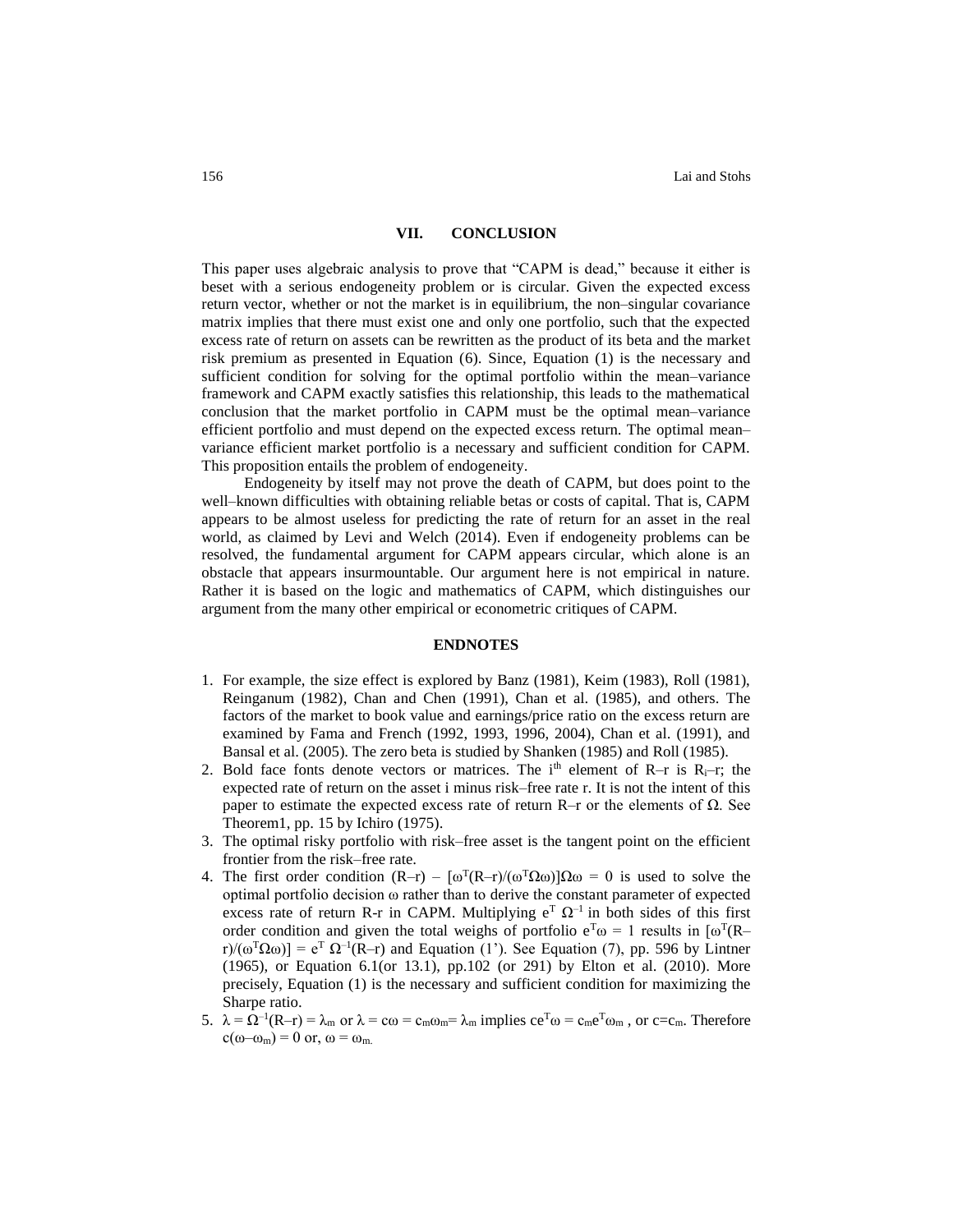- 6. Roll (1977) reaches an "if and only if' relationship between return/beta and the market portfolio mean–variance efficiency. The orthogonal portfolio z to the market portfolio in Roll's paper plays the same role of risk–free in this paper (see Corollary 6, pp. 165).
- 7. Pablo and Del Campo Baonza (2010) report that the average MRP used in 2010 by professors in the USA is 6.0%.
- 8. The Arbitrage Pricing Theory (APT) developed by Ross (1976) assumes the rate of return on a security is generated by multiple common factors, whereas the expected rate of return and the covariance in CAPM are assumed being given at the beginning of the model setting.
- 9. The non–singular matrix  $\Omega$  is a one–to–one and onto isomorphic mapping, different portfolios will be mapped onto different expected excess rate of returns and vice versa by  $Ω$ .
- 10.Without loss of generality, all percentages in the rate of returns 5% and 10% and the standard deviations 20% and 30% are omitted. In this example, the correlation coefficient in this example is assumed  $= 0.5$ . Both of the expected excess rate of return and covariance are assumed in Sharpe, Lintner, and Mossin derivation.
- 11.For detailed versions of Equations 3–10, see Greene (1997), pp. 64.

#### **REFERENCES**

- Bansal, Ravi, R.F. Dittmar, and C.T. Lundblad, 2005, "Consumption, Dividends, and the Cross Section of Equity Returns", *Journal of Finance*, 60, 1639–1672
- Banz, Wolf W., 1981, "The Relationship between Return and Market Value of Common Stock," *Journal of Financial Economics*, 9, 3–18.
- Berg, Eric N., 1992, "Market Place; A Study Shakes Confidence in the Volatile–Stock Theory," *The New York Times*, February 16.
- Chan, K.C., and Nai–Fu Chen, 1991, "Structural and Return Characteristics of Small and Large Firms," *Journal of Finance*, 46 No. 4, 1467–1484.
- Chan, K.C., Nai–Fu Chen, and D. Hsien, 1985, "An Explanatory Investigation of the Firm Size Effect," *Journal of Financial Economics*, 14, 1467–1484,
- Chan, K.C., Y. Hamao, and J. Lakonishok, 1991, "Fundamentals and Stock Returns in Japan," *Journal of Finance*, 46, No. 5, 1739–1764.
- Elton, Edwin, M. Gruber, S. Brown, and W. Goetzmann, 2010, *Modern Portfolio Theory and Investment Analysis*, Wiley & Sons, Inc.
- Fama, Eugene F., and K.R. French, 1992, "The Cross–section of Expected Stock Returns," *Journal of Finance*, 47,427–465.
- Fama, Eugene F., and K.R. French, 1993, "Common Risk Factors in the Returns on Stocks and Bonds," *Journal of Financial Economics*, 17, 3–56.
- Fama, Eugene F., and K.R. French, 1996, "The CAPM is Wanted, Dead or Live," *Journal of Finance*, 51, 1947–1958.
- Fama, Eugene F., and K.R. French, 2004, "The Capital Asset Pricing Model: Theory and Evidence," *Journal of Economics Perspectives*, 18, 25–46.
- Fernandez, Pablo, and J. Del Campo Baonza, 2010, "Market Risk Premium Used in 2010 by Professors: A Survey with 1,500 Answers," *University of Navarra – IESE Business School working paper*, Available at SSRN:http://ssrn.com/abstract= 1606563.